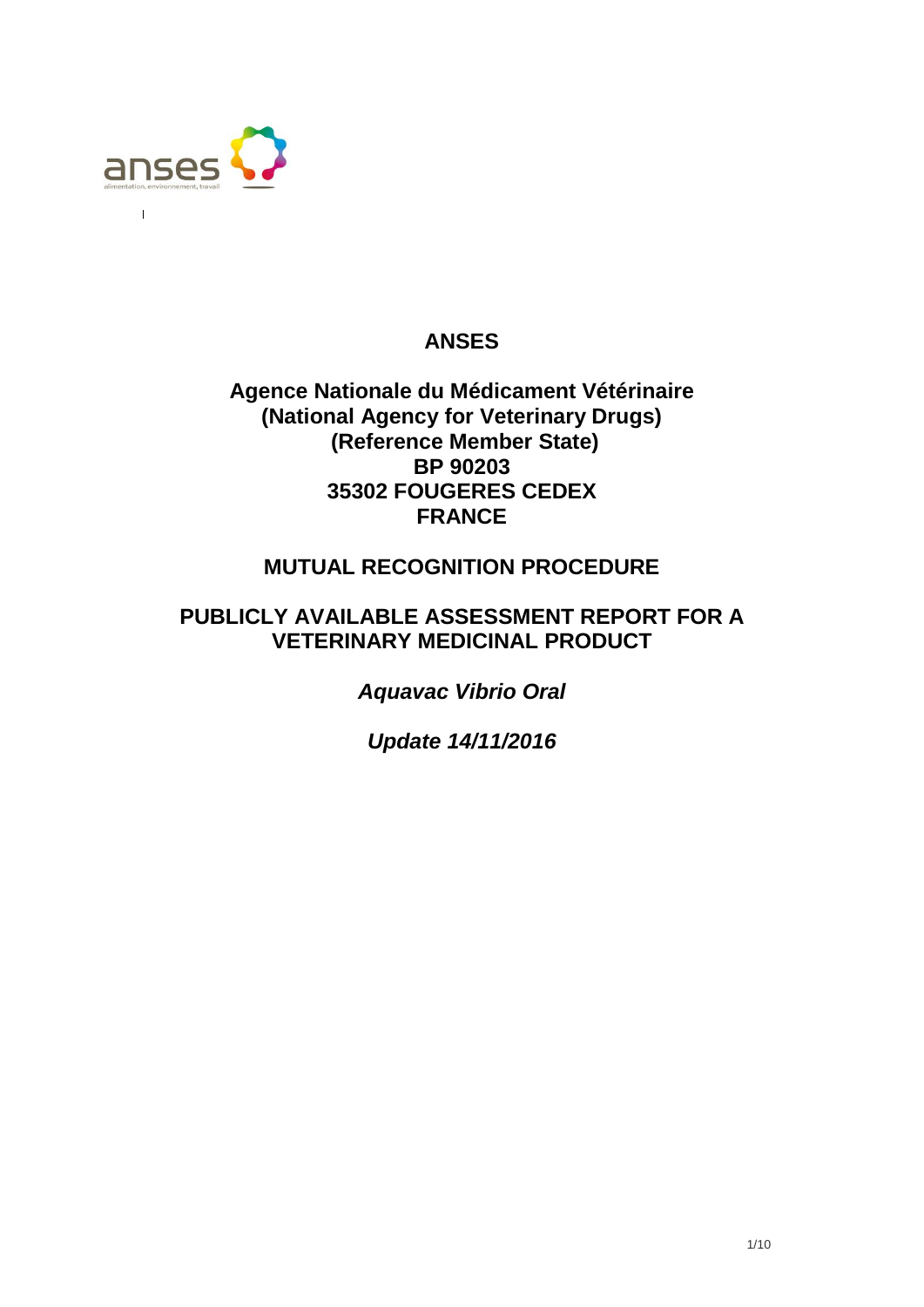# **PRODUCT SUMMARY**

| <b>EU Procedure number</b>                      | FR/V/0165/001/MR                                                                                                                                                                                                                                                                                                                                                                                                                                                                                                   |  |
|-------------------------------------------------|--------------------------------------------------------------------------------------------------------------------------------------------------------------------------------------------------------------------------------------------------------------------------------------------------------------------------------------------------------------------------------------------------------------------------------------------------------------------------------------------------------------------|--|
| Name,<br>strength<br>and<br>pharmaceutical form | Aquavac Vibrio Oral                                                                                                                                                                                                                                                                                                                                                                                                                                                                                                |  |
| Applicant                                       | Initial:<br>Schering-Plough Vétérinaire<br>92, rue Baudin<br>92307 LAVALLOIS-PERRET Cedex<br>France<br>Current:<br>Intervet<br><b>Rue Olivier de Serres</b><br>Angers technopole                                                                                                                                                                                                                                                                                                                                   |  |
|                                                 | 49070 BEAUCOUZE; FRANCE                                                                                                                                                                                                                                                                                                                                                                                                                                                                                            |  |
| Active substances                               | Inactivated cells of Listonella (Vibrio)<br>$\bullet$<br>anguillarum strain 78-SKID, $RPS_{60}(*) > 60\%$<br>Inactivated cells of Vibrio ordalii <sup>1</sup> strain<br>$MSC$ 275, RPS $_{60}$ (*) > 60%<br>*RPS: relative percentage of survival at 60% of mortality of<br>the controls                                                                                                                                                                                                                           |  |
| <b>ATC Vetcode</b>                              | ATC Vet code QI10BB01                                                                                                                                                                                                                                                                                                                                                                                                                                                                                              |  |
| <b>Target species</b>                           | Rainbow trout (Oncorhynchus mykiss)                                                                                                                                                                                                                                                                                                                                                                                                                                                                                |  |
| Indication for use                              | For the active immunisation of fish to reduce<br>mortality due to vibriosis caused by Listonella<br>(Vibrio) anguillarum and Vibrio ordalii <sup>1</sup> .<br>Onset of immunity: 336 degree-days in case of<br>use of Aquavac Vibrio Oral as a primary<br>vaccine. A duration of immunity has not been<br>demonstrated beyond this.<br>For fish vaccinated by immersion with Aquavac<br>Vibrio Immersion and Injection and revaccinated<br>with Aquavac Vibrio Oral, protection was seen<br>after 336 degree days. |  |

 1 *Vibrio ordalii* is a subset of *Listonella* (*Vibrio) anguillarum* O2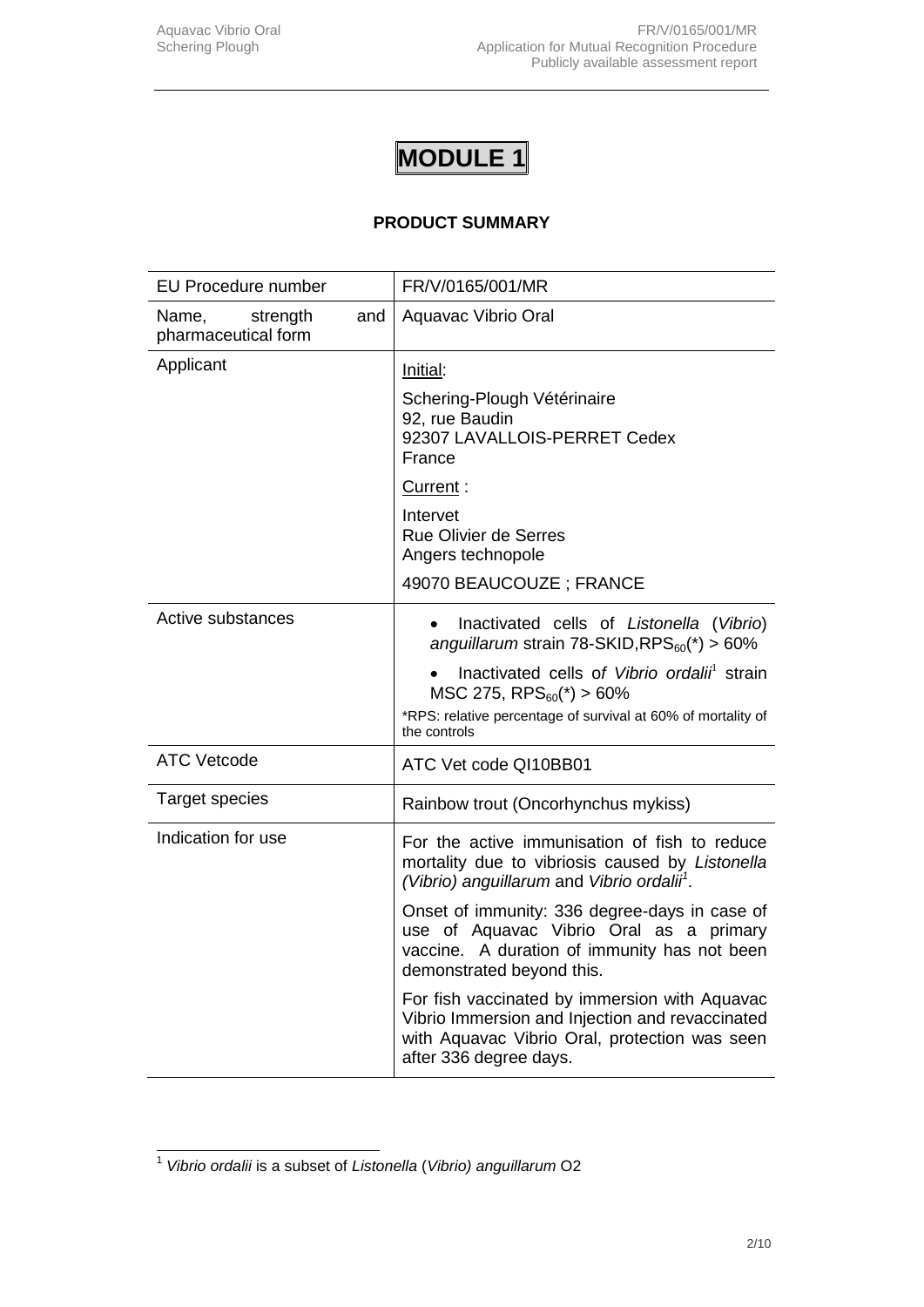The Summary of Product Characteristics (SPC) for this product is available on the website<http://www.ircp.anmv.anses.fr/>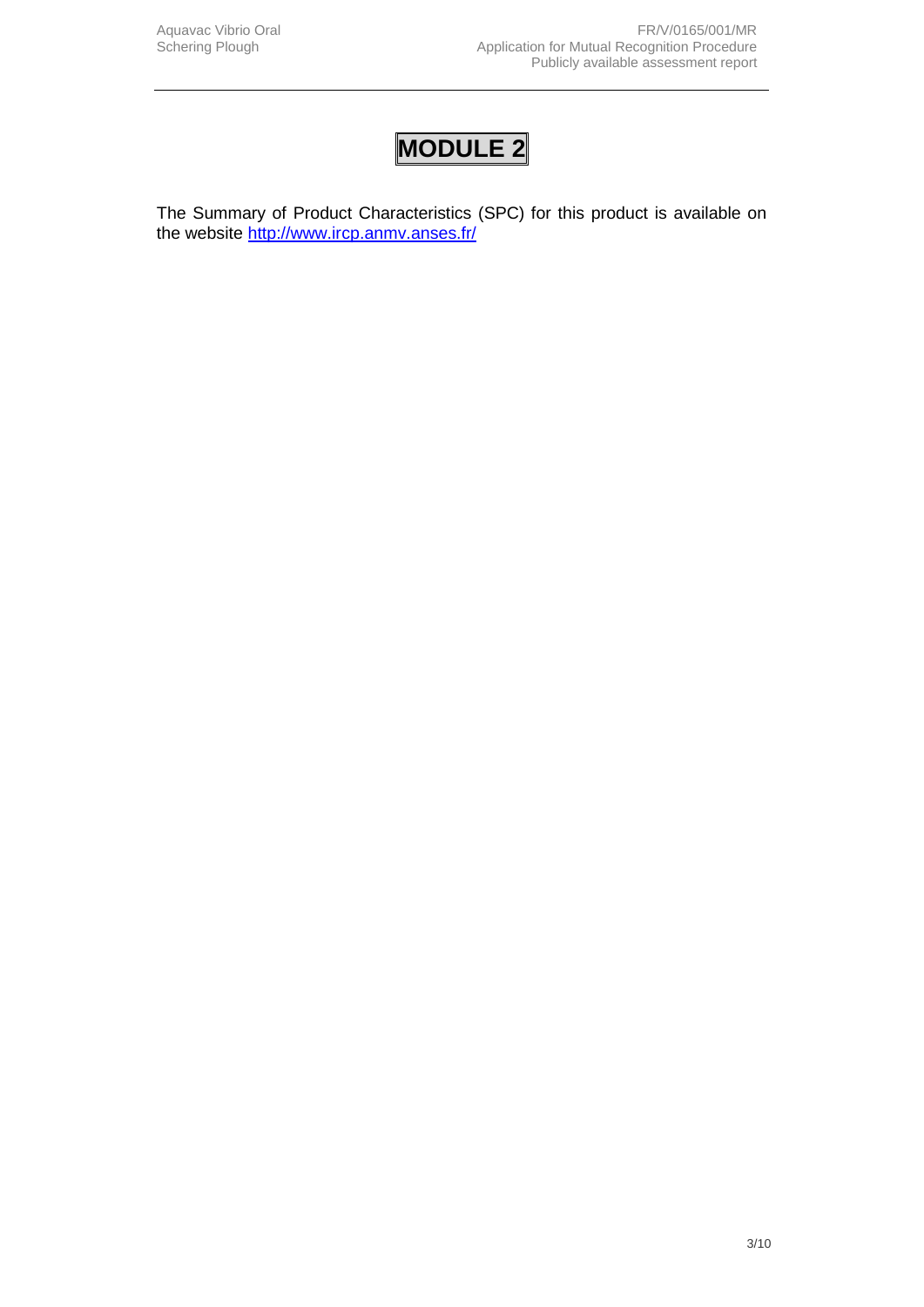## **PUBLIC ASSESSMENT REPORT**

| original<br>of<br>Legal<br>basis<br>application                              | Mutual recognition application in accordance<br>with Article 32 (2) of Directive 2001/82/EC as<br>amended |
|------------------------------------------------------------------------------|-----------------------------------------------------------------------------------------------------------|
| Date of completion of the<br>original mutual recognition<br>procedure        | 05/07/2006                                                                                                |
| Date product first authorised<br>in the Reference Member<br>State (MRP only) | 12/01/2005                                                                                                |
| <b>Concerned Member States for</b><br>original procedure                     | CY, DK, EL, ES, FI, IE, IT, MT, PT, SI, UK                                                                |

# **I. SCIENTIFIC OVERVIEW**

The product is produced and controlled using validated methods and tests which ensure the consistency of the product released on the market.

It has been shown that the product can be safely used in the target species.

The product is safe for the user, the consumer of foodstuffs from treated animals and for the environment, when used as recommended. Suitable warnings and precautions are indicated in the SPC.

The efficacy of the product was demonstrated according to the claims made in the SPC.

The overall risk/benefit analysis is in favour of granting a marketing authorisation.

## **II. QUALITY ASPECTS**

#### *A. Composition*

The product contains :

 Inactivated cells of *Listonella* (*Vibrio*) *anguillarum* strain 78-SKID, inducing a relative percentage survival in vaccinates, at time of 60% of mortality in controls, after oral vaccination and subsequent challenge, of at least 60%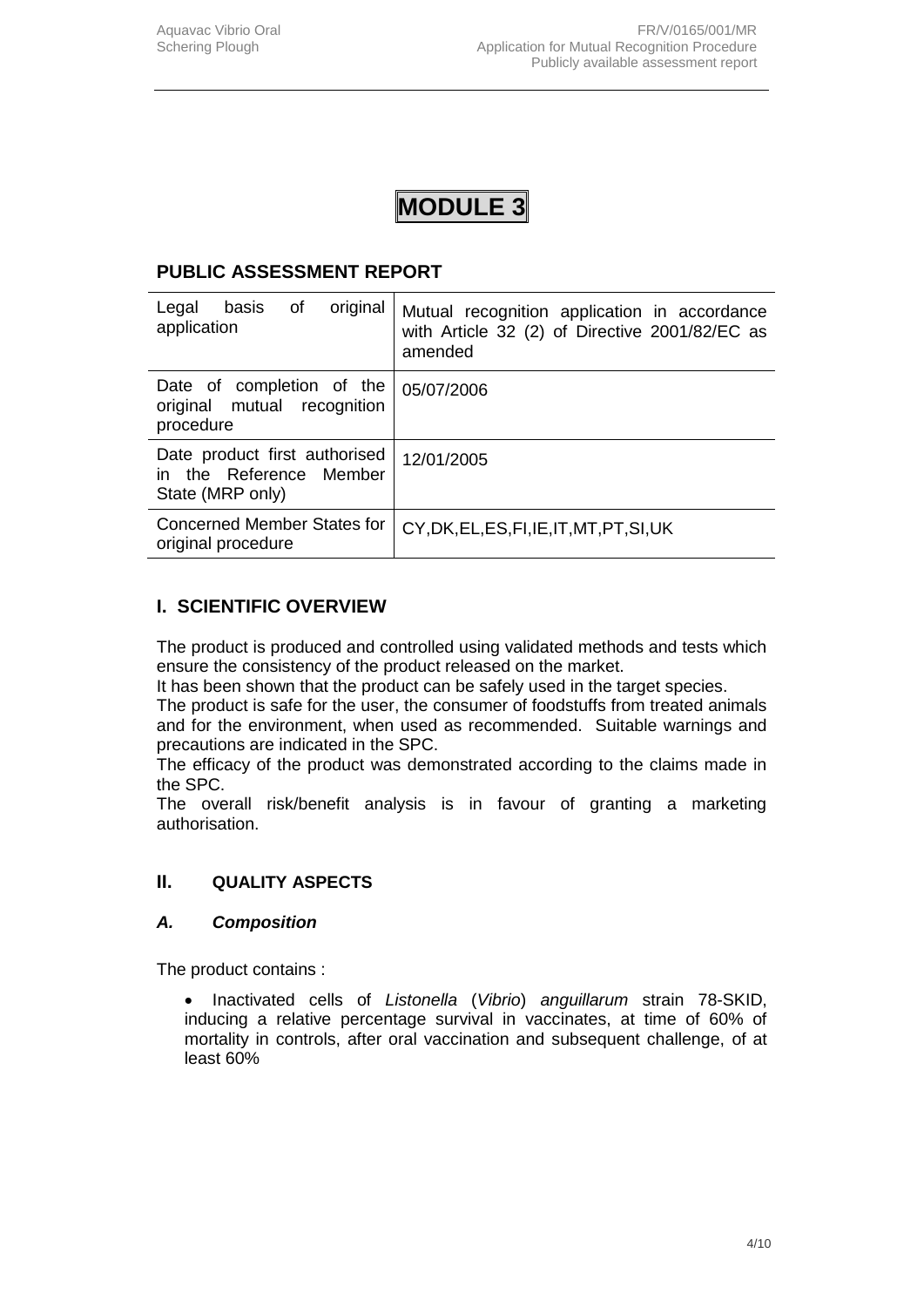• Inactivated cells of Vibrio ordali<sup>2</sup> strain MSC 275, inducing a relative percentage survival in vaccinates, at time of 60% of mortality in controls, after oral vaccination and subsequent challenge, of at least 60%

The product also contains less than 0.5 mg/mL of formaldehyde, residue of the inactivation of the active ingredients.

The containers consist of 1 litre high density polyethylene containers, with bromobutyl stopper and aluminium sealing ring. The particulars of the containers and controls performed are provided and conform to the regulation.

The choice of the vaccine strains, formulation, and absence of preservative are justified.

The inactivation process is correctly validated.

The product is an established pharmaceutical form and its development is adequately described in accordance with the relevant European guidelines.

### *B. Method of Preparation of the Product*

The product is manufactured in accordance with the principles of good manufacturing practice from a licensed manufacturing site*.*

The product is manufactured in accordance with the European Pharmacopoeia and relevant European guidelines.

### *C. Control of Starting Materials*

The active substances are:

- *Listonella* (*Vibrio*) *anguillarum* strain 78-SKID,
- *Vibrio ordalii*<sup>3</sup> strain MSC 275.

The active substances are manufactured in accordance with the principles of good manufacturing practice.

Starting materials of non-biological origin used in production comply with European pharmacopoeia monographs where these exist, or in-house specifications.

Biological starting materials used are in compliance with the relevant Ph. Eur. monographs and guidelines.

The master and working seeds have been produced according to the Seed Lot System as described in the relevant guideline.

#### *D. Specific Measures concerning the Prevention of the Transmission of Animal Spongiform Encephalopathies*

Scientific data and/or certificates of suitability issued by the EDQM have been provided and compliance with the Note for Guidance on Minimising the Risk of Transmitting Animal Spongiform Encephalopathy Agents via Human and Veterinary Medicinal Products has been satisfactorily demonstrated.

 2 *Vibrio ordalii* is a subset of *Listonella* (*Vibrio) anguillarum* O2

<sup>3</sup> *Vibrio ordalii* is a subset of *Listonella* (*Vibrio) anguillarum* O2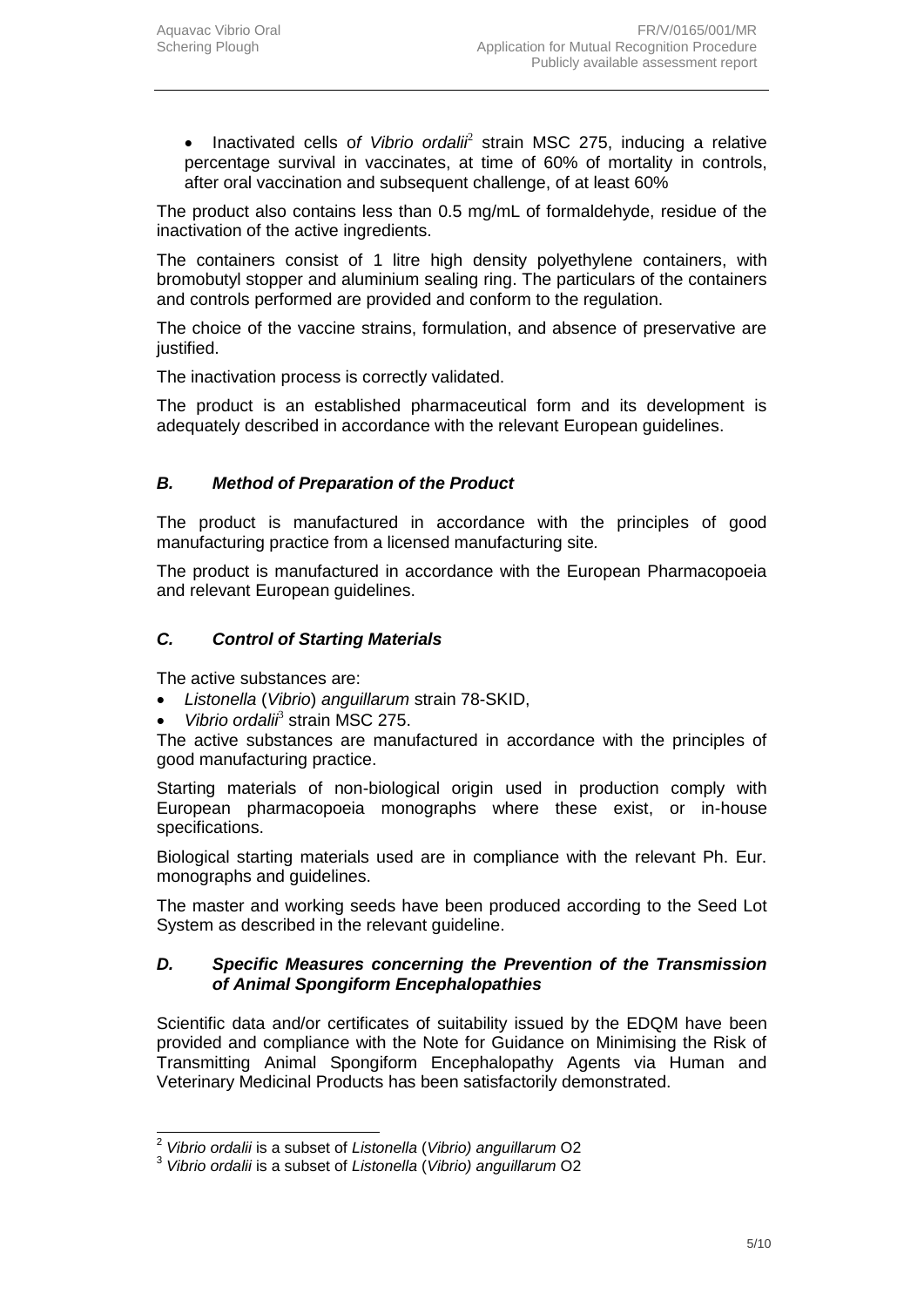# *E. Control tests during production*

The tests performed during production are described and the results of 3 consecutive runs, conforming to the specifications, are provided.

### *F. Control Tests on the Finished Product*

The tests performed on the final product conform to the relevant requirements; any deviation from these requirements is justified. The tests include in particular appearance, volume filled, viscosity, conductivity, batch potency test (by challenge), residual formaldehyde content, safety test in target species, sterility, inactivation control.

Batch potency test: Two groups of 100 rainbow trouts each, weighing 10-25 g, are used. One group receives 0.2 ml of vaccine per fish by oral route, the other serves as control. Both groups are maintained for 28 days at 12-15 °C. The fish are then challenged : 50 vaccinates and 50 controls being inoculated with a virulent strain of *V. anguillarum* (VIB 1), 50 vaccinates and 50 controls being inoculated with a virulent strain of *V. ordalii* (VIB 2). The fishes are maintained until 60 % specific mortality is reached in the controls. At least 60 % of the control group must die within the 21 days following challenge. The RPS for the vaccinated fishes must be not less than 60 %, calculated at the time corresponding to 60 % mortality in the controls (RPS =  $(1 - %)$  vaccinate mortality / % control mortality) x 100)

The demonstration of the batch to batch consistency is based on the results of 3 batches produced according to the method described in the dossier. Other supportive data provided confirm the consistency of the production process.

#### *G. Stability*

The storage of the antigen prior to formulation was considered acceptable because the potency of the vaccine at release is checked through challenge.

Stability data on the finished product have been provided in accordance with applicable European guidelines, demonstrating the stability of the product throughout its shelf life when stored under the approved conditions.

After mixing with feed pellets, stability was established by vaccination with the vaccine/feed pellets stored up to 21 days and subsequent challenge of fish. The protection afforded by the vaccine treated pellets stored up to 10 days at ambient room temperature was satisfactory. Fungal contamination of the vaccine treated pellets was observed after 21 days of storage, associated with reduction of the efficacy of vaccination after 14 and 21 days of storage, justifying the in use-stability indicated in the SPC.

## **III. SAFETY ASSESSMENT**

The vaccine is formulated to a target concentration for both components. It is inactivated and the control of the active ingredients at the level of the final product is performed by a challenge test in the target species.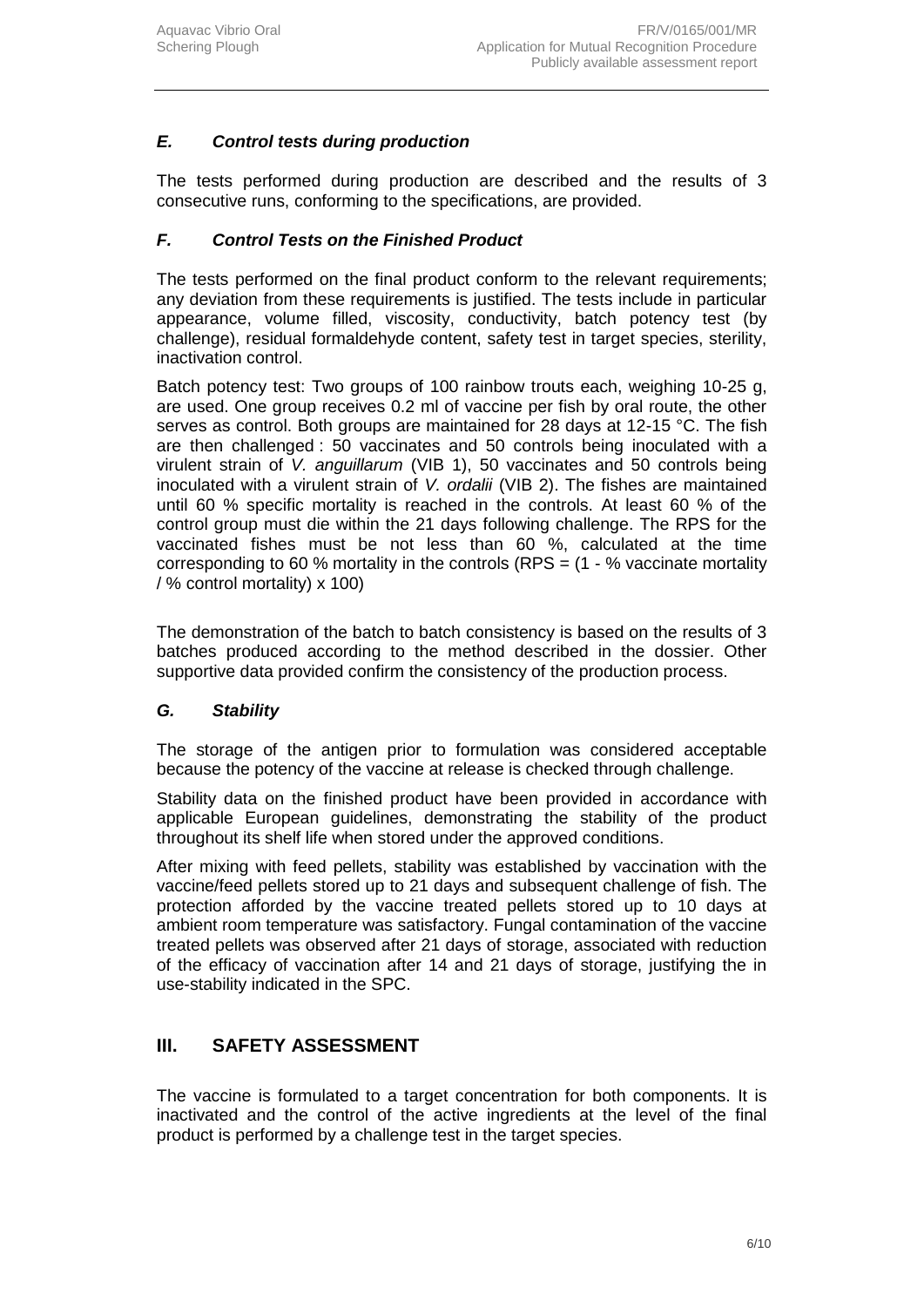The concept of maximum potency was not deemed appropriate for this product. It was considered by the RMS that any batch formulated to these target concentrations and with a compliant batch potency test result was appropriate to support the demonstration of the safety of the vaccine.

#### *Laboratory trials*

The safety of the administration of one dose and an overdose in the target species is demonstrated in the following studies:

- in rainbow trout (vaccination at  $12^{\circ}$ C):
	- o pivotal study: in 12g fish at 12°C, 300 fish receiving a normal dose, 300 fish receiving a double dose and 300 controls. Observation of 28 days
	- o other study: priming by immersion of 300 fish at a size of 12g with a single dose of Aquavac Vibrio Immesrion and Injection and revaccination 2 months later at the size of 14g with a single dose of Aquavac Vibrio Oral. Observation of 28 days

The safety of the repeated administration of one dose was not investigated, which is acceptable because the vaccine is intended to be used once in the lifetime of the fish.

The investigation was performed according to the recommendations of Directive 2001/82/EC as amended and the relevant guidelines.

No adverse reaction were observed.

The SPC reflects these results; despite several field trials were conducted in sea bass, the indication for sea bass was not adopted because of the absence of safety studies under laboratory conditions and limited demonstration of efficacy in this species (see also next chapter).

No investigation of effect on reproductive performance was conducted because the vaccine is not intended for this category of animals.

There are no data suggesting that this product might adversely affect the immune system of the vaccinated animal or its progeny therefore a specific study was not carried out.

The vaccine is inactivated and thus the specific tests to be performed for live vaccines are not applicable.

The adjuvant and excipients used are included in Annex II of the MRL regulation. Based on this information, no withdrawal period is proposed.

The interaction of the vaccine with Aquavac Vibrio Oral was studied. 12g rainbow trout were vaccinated with a single dose of Aquavac Vibrio Immersion and Injection and a revaccination was conducted in the fish at the size of 14g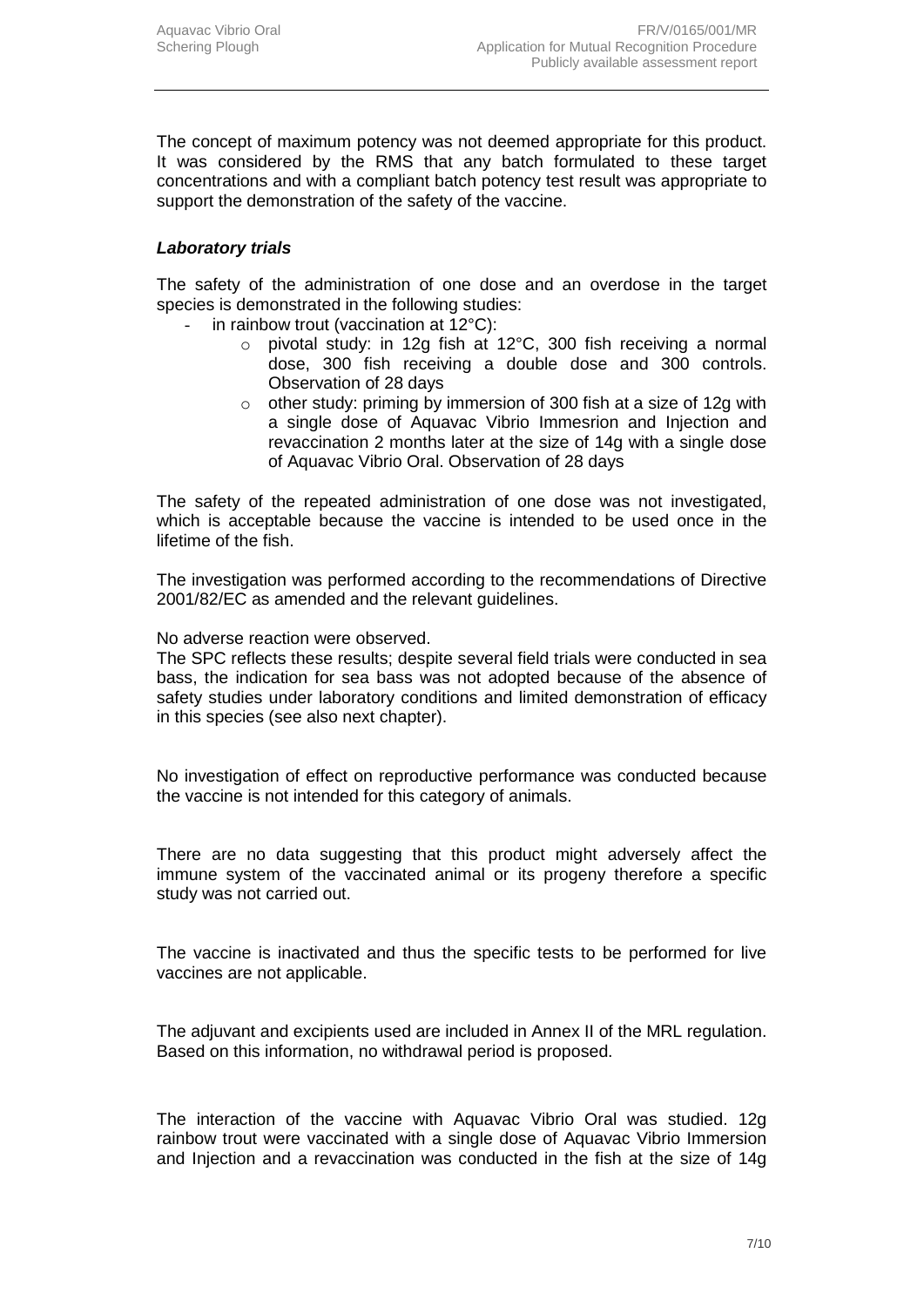with a single dose of Aquavac Vibrio Oral. No adverse reaction were observed. Efficacy of this protocol was also studied (see next chapter). Therefore, the possible association of both products is indicated in the SPC.

### *Field studies*

In rainbow trout:

About 70,000 rainbow trout of 28.5g were vaccinated by immersion at a temperature of 10-13°C; a revaccination with Aquavac Vibrio Oral was performed 11 weeks later, when the fish were of a size of 83.1g. 110,000 controls were included. No abnormality was seen.

In sea bass:

Six different studies involving millions of sea bass from 60 g to 800 g, either primed or not, vaccinated or revaccinated with Aquavac vibrio oral after a priming. No adverse effects were reported.

For the record, as far as no safety test under laboratory conditions was performed and the follow-up under field conditions was very limited, the indication in sea bass was not accepted.

#### *Ecotoxicity*

The applicant provided an argumentation which showed that no further assessment is required.

Warnings and precautions as listed on the product literature for its disposal are adequate to ensure safety to the environment when the product is used as directed.

# **IV CLINICAL ASSESSMENT (EFFICACY)**

#### *Laboratory Trials*

The efficacy of the product has been demonstrated in laboratory studies in accordance with the relevant requirements which show:

- in rainbow trout (vaccination at  $12^{\circ}$ C):
	- $\circ$  efficacy of priming
		- pivotal study: in 12g fish, vaccination of 300 fish and challenge 28 days later of 150 fish with Vibrio anguillarum (VIB1) and 150 fish with Vibrio ordalii (VIB2); same number of fish included as controls. The relative percentage of protection (RPS) was between 75 and 90%.
		- other studies: hundreds fish of 6 to 12g, receiving a single dose of vaccine were challenged 28 days after vaccination with the same strains. The relative percentage of protection (RPS) was between 73 and 100%.
	- o Efficacy as revaccination after priming with Aquavac vibrio Immersion and Inection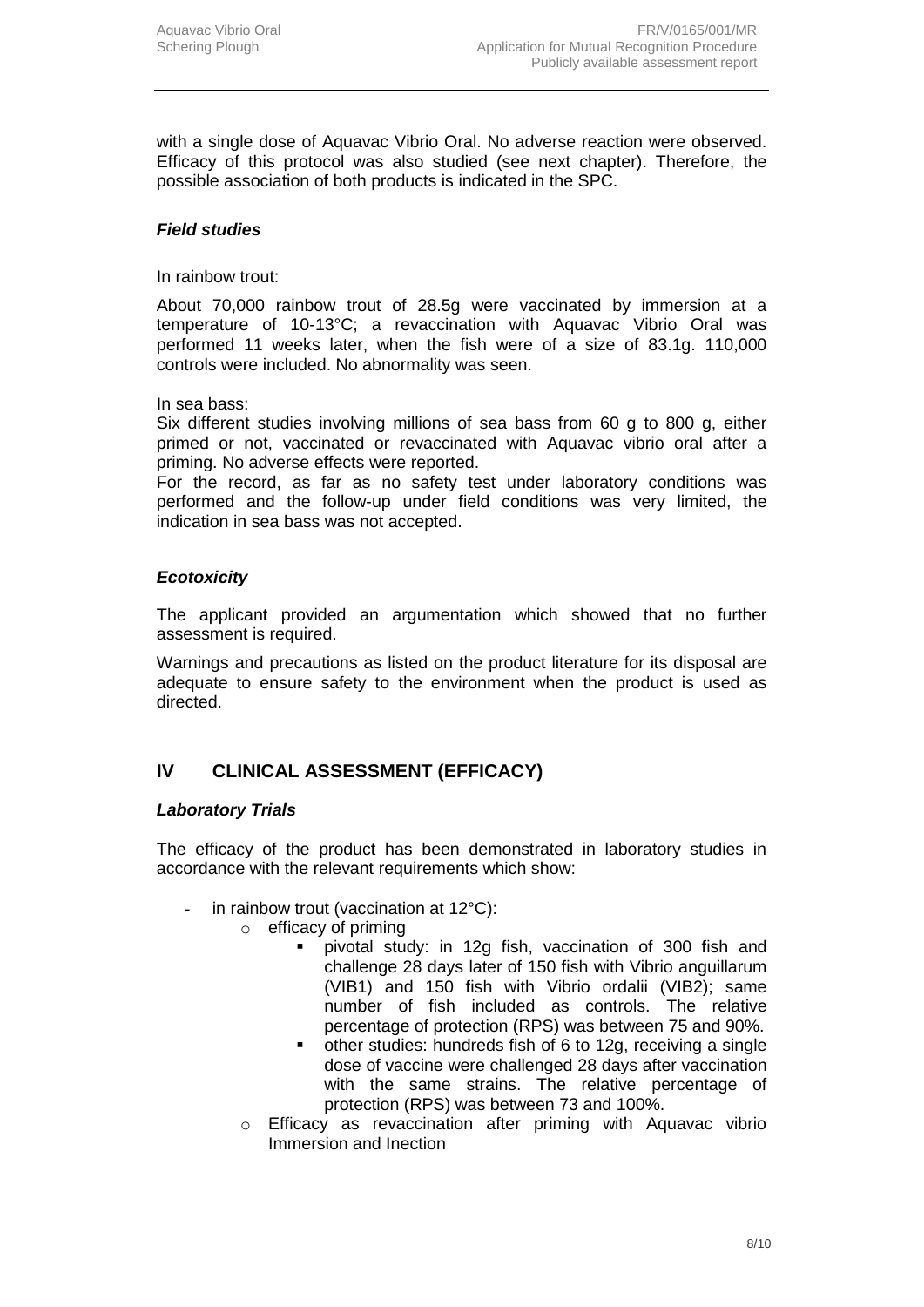pivotal study: 600 fish were primed at 12g with Aquavac vibrio Immersion and Injection and revaccinated; of these, 300 were revaccinated with Aquavac Vibrio Oral 2 months later at 14g and 300 were not revaccinated; 300 other fish were included as controls. All fish were challenged either against VIB1 or VIB2 28 days later. RPS was between 98 and 100% in revaccinated fish and between 82 and 100% in fish receiving no revaccination.

### *Field Trials*

The applicant has conducted field studies in about 180,000 rainbow trout (including 70,000 vaccinates) and 176,000 sea bass (including 53,000 vaccinates). As the field challenge could not be objectivated and other vaccines were also administered, the improved results observed in vaccinates cannot be attributed with certainty to Aquavac Vibrio Oral.

Several studies were also conducted in Sea Bass of 4g and over, primed or not with Aquavac Vibrio Immersion and Injection. However, due to the field conditions (difficulties to objectivate a challenge, use of other commercial vaccines in controls…), it was not possible to ascertain the efficacy; therefore, there is no indication for sea bass.

# **V OVERALL CONCLUSION AND BENEFIT– RISK ASSESSMENT**

The data submitted in the dossier demonstrate that when the product is used in accordance with the Summary of Product Characteristics, the risk benefit profile for the target species is favourable and the quality and safety of the product for humans and the environment is acceptable.